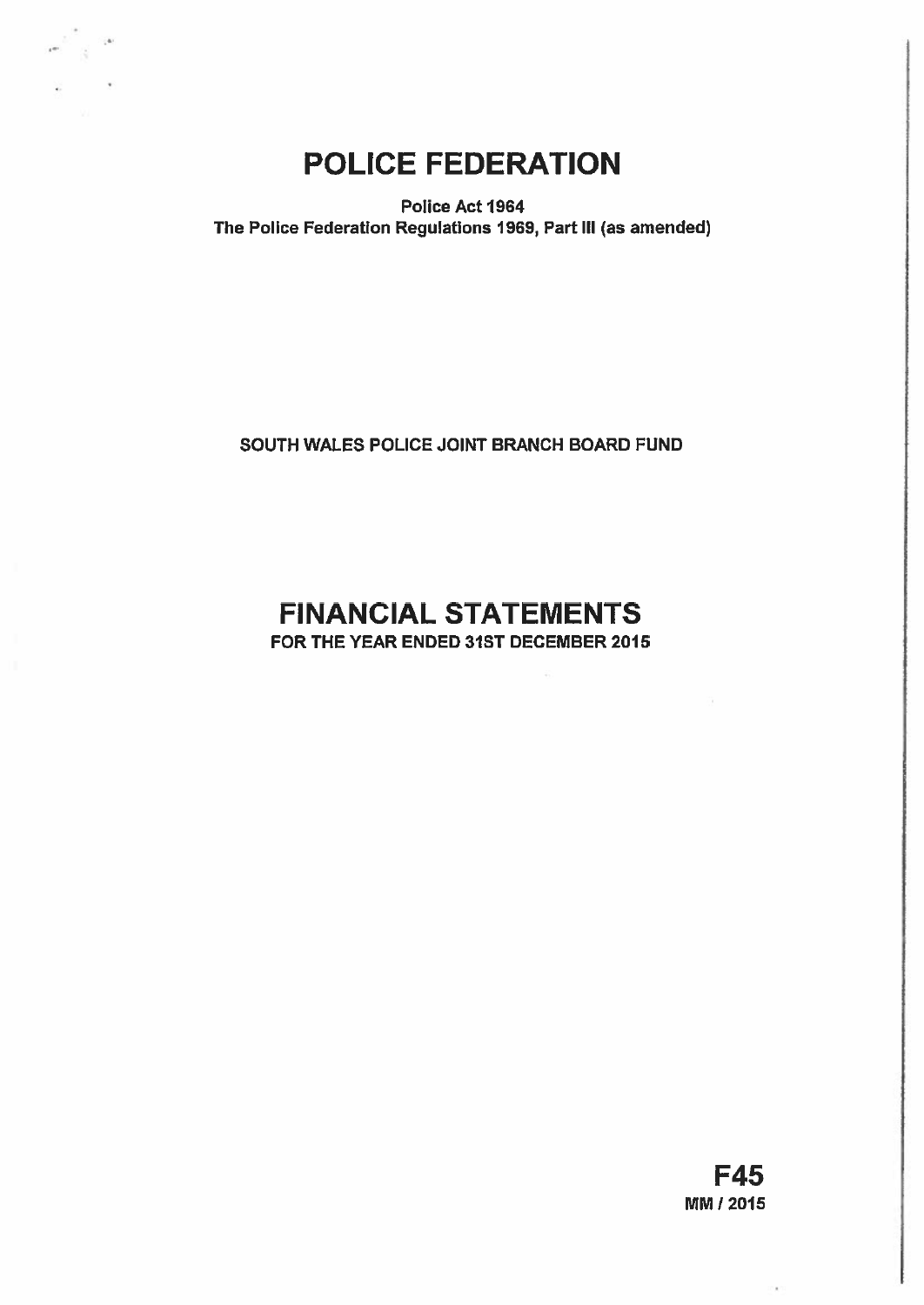## SOUTH WALES POUCE JOINT BRANCH BOARD FUND

 $\mathcal{L}^{\mathcal{L}}$  . We set  $\mathcal{L}^{\mathcal{L}}$ 

## YEAR ENDED 31ST DECEMBER 2015

| <b>CHAIRMAN</b>  | S. Trigg<br>South Wales Federation Office<br><b>Pencoad Police Station</b><br>Heol-Y-Gores<br>Bridgend CF35 5PE                                      |
|------------------|------------------------------------------------------------------------------------------------------------------------------------------------------|
| <b>SECRETARY</b> | C. Biddlecombe<br><b>South Wales Federation Office</b><br><b>Pencoed Police Station</b><br><b>Heol-Y-Gores</b><br>Bridgend CF35 5PE                  |
| <b>TREASURER</b> | P. Walker<br>South Wales Federation Office<br><b>Pencoed Police Station</b><br><b>Heol-Y-Gores</b><br>Bridgend CF35 5PE                              |
| <b>TRUSTEES</b>  | E. Tyler<br>J. Tyler<br>G. Bishop<br>South Wales Federation Office<br><b>Pencoed Police Station</b><br>Heol-Y-Gores<br>Bridgend CF35 5PE             |
| <b>BANKERS</b>   | <b>Unity Trust Bank Pic.</b><br>9 Brindley Place<br>Birmingham<br><b>B1 2HB</b>                                                                      |
| <b>AUDITORS</b>  | George Hay & Company,<br><b>Chartered Accountants &amp;</b><br><b>Statutory Auditors,</b><br>83 Cambridge Street,<br>Pimlico.<br>London.<br>SW1V 4PS |

SHOW NAMES AND ADDRESSES OF ABOVE OFFICIALS AND QUALIFICATIONS OF AUDITORS

 $\Omega$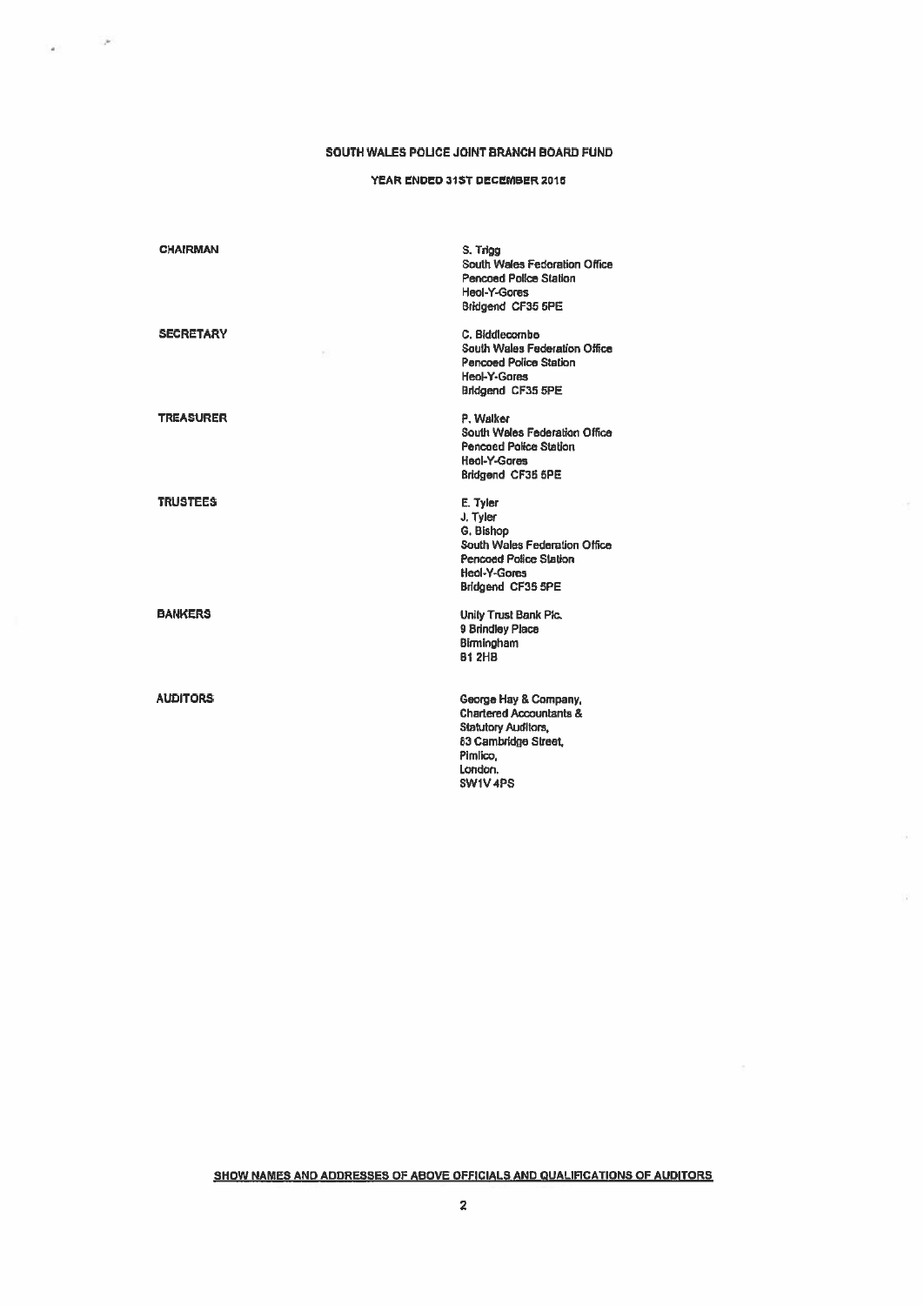# INDEPENDENT AUDITOR'S REPORT TO THE MEMBERS OF SOUTH WALES POLICE JOINT BRANCH BOARD FUND

We have audited the financial statements of the South Wales Police Joint Branch Board Fund for the year ended 31st December 2015, which comprise the Income and Expenditure Account, the Balance Sheet, and the related notes. Tho financial statements have been prepared under the requirements of the Police Federation Regulations and Fund Rules.

This report is made solely to the Fund's members, as a body. Our audit work has been undertaken so that we might state to the Fund's members those matters we are required to state to them in an auditor's report and for no other purpose. To the fullest extent permitted by law, we do not accep<sup>t</sup> or assume responsibility to anyone other than the Fund and the Fund's members as <sup>a</sup> body, for our audit work, for this report, or for the opinions we have formed.

#### Respective responsibilities of the managemen<sup>t</sup> committee and auditors

As explained more fully in the Statement of Management Committee's Responsibilities set out in the notes to the financiai statements the managemen<sup>t</sup> committee are responsible for the preparation of the financial statements and for being satisfied that they fairly reflect the state of the Funds affairs as at 31st December 2015 and of its results for the year then ended.

Our responsibility Is to audit and express an opinion on the financial statements In accordance with applicable law and International Standards on Auditing (UK and Ireland). Those standards require us to comply with the Auditing Practices Board's Ethical Standards for Auditors.

## Scope of the audit of the financial statements

An audit involves obtaining evidence about the amounts and disclosures in the financial statements sufficient to give reasonable assurance that the financial statements are free from material misstatement, whether caused by fraud or error. This includes an assessment of: whether the accounting policies are appropriate to the Fund's circumstances and have been consistently applied and adequately disclosed; the reasonableness of significant accounting estimates made by the managemen<sup>t</sup> committee; and the overall presentation of the finencial statements.

#### Opinion on financial statements

In our opinion the financial statements:

- fairly reflect the state of the Fund's affairs as at 31st December 2015 and of Its results for the year then ended;
- have been properly prepared In accordance with the measurement principles of United Kingdom Generally Accepted Accounting Practice; and
- have been prepared in accordance with the Police Federation Regulations and Fund Rules.

#### Other Matters

The financial statements for the year ended 31st December 2015 includes all funds raised for the purpose of the Joint Branch Board Fund in accordance with Regulation 2 Police Federation (Amendment) Regulations 2015.

// Signed:  $\frac{1}{2}$  is  $\sqrt{2}$ 

George Hay & Company Chartered Accountants & Statutory Auditors 83 Cambridge Street **Pimlico**  $\frac{3}{2}$ ,  $\frac{2}{10}$  switching the contract of the contract of the contract of the contract of the contract of the contract of the contract of the contract of the contract of the contract of the contract of the contract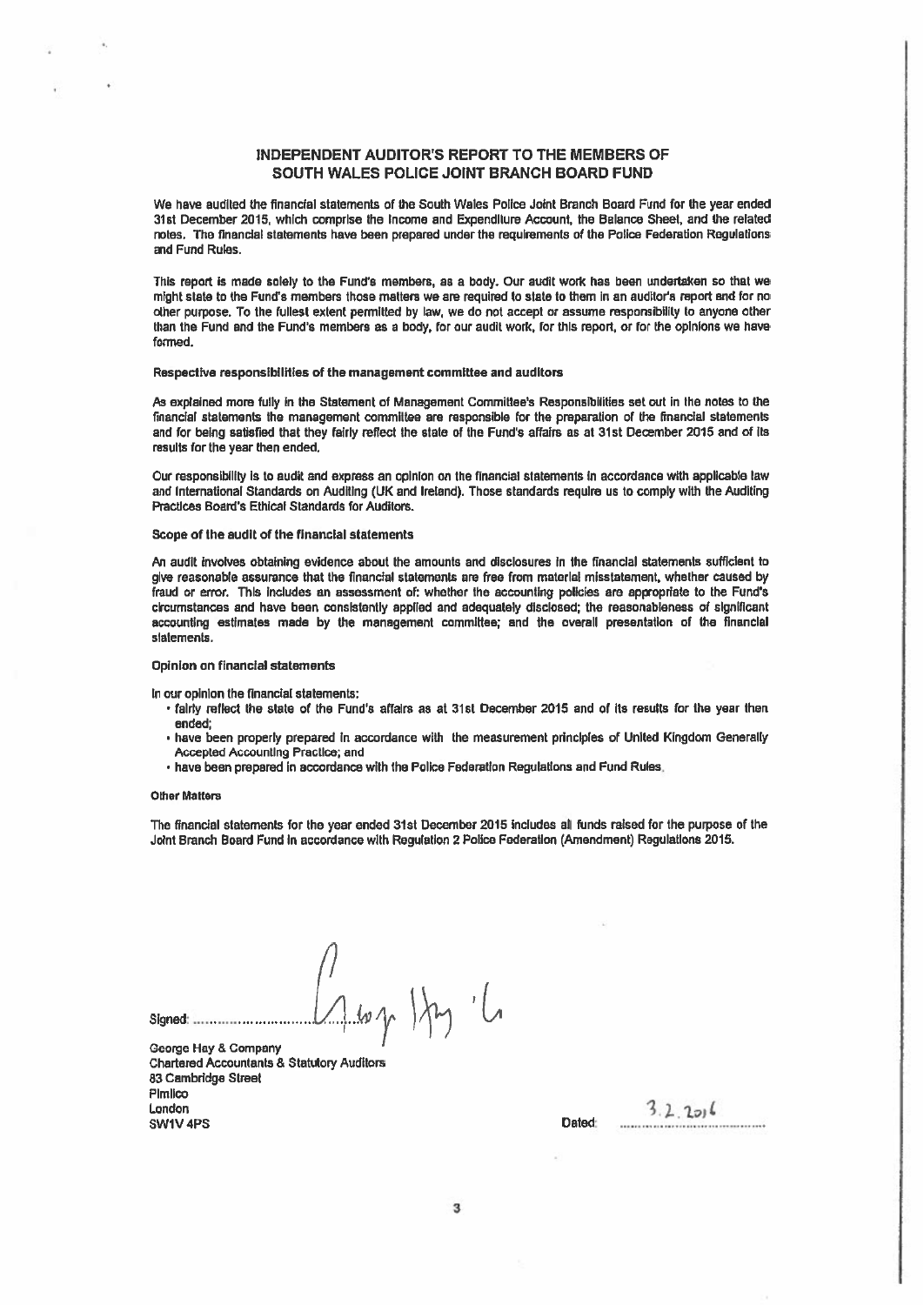# SOUTH WALES POLICE JOINT BRANCH BOARD FUND

 $\rightarrow$ 

 $\sim$ 

# INCOME AND EXPENDITURE ACCOUNT FOR THE YEAR ENDED 31ST DECEMBER 2015

| <b>INCOME</b><br><b>Weekly Subscriptions</b>                                                                                                   | $(01.01.15 -$<br>31.03.15 | $(01.04.15 -$<br>31.12.15 | 2015                      | 2014         |
|------------------------------------------------------------------------------------------------------------------------------------------------|---------------------------|---------------------------|---------------------------|--------------|
| Constables                                                                                                                                     | 131,957                   | 396,007                   | 527,964                   | 533,519      |
| Sergeants                                                                                                                                      | 30,126                    | 90,312                    | 120,438                   | 118,281      |
| Inspectors                                                                                                                                     | 11,783                    | 35,628                    | 47,411                    | 48,110       |
|                                                                                                                                                |                           |                           | 695,813                   | 699,910      |
|                                                                                                                                                | $(01.01.15 -$             | $(01.04.15 -$             |                           |              |
| Less: Payable to Central/Joint Committee                                                                                                       | 31.03.15                  | 31.12.15                  |                           |              |
| <b>Constables</b>                                                                                                                              | 92,370                    |                           | 92,370                    | 373,463      |
| <b>Sergeants</b>                                                                                                                               | 21,088                    |                           | 21,088                    | 82,797       |
| <b>Inspectors</b>                                                                                                                              | 8,247                     |                           | 8,247                     | 33,677       |
| <b>Joint Central Committee</b>                                                                                                                 |                           | 365,364                   | 365,364                   |              |
|                                                                                                                                                |                           |                           | 467,069                   | 489,937      |
| <b>NET INCOME</b>                                                                                                                              |                           |                           | 208,744                   | 209,973      |
| Less: ADMINISTRATIVE EXPENSES (Note 1)                                                                                                         |                           |                           | (398, 529)                | (233,002)    |
| (DEFICIT) OF SUBSCRIPTION INCOME<br><b>OVER EXPENDITURE</b>                                                                                    |                           |                           | (189,785)                 | (23, 029)    |
| Add: Other Income - (Note 1.1)<br>To include all income as specified in Regulation 2c in the<br>Police Federation (Amendments) Regulation 2015 |                           |                           | 58,531                    | 76,881       |
| (DEFICIT) / SURPLUS FOR THE YEAR<br><b>BEFORE GAINS / (LOSSES)</b>                                                                             |                           |                           | (131, 254)                | 53,852       |
| Gains / (Losses)                                                                                                                               |                           |                           |                           |              |
|                                                                                                                                                |                           |                           |                           |              |
| (DEFICIT) / SURPLUS FOR THE YEAR                                                                                                               |                           |                           | (131, 254)                | 53,852       |
| <b>ACCUMULATED FUND BROUGHT FORWARD</b>                                                                                                        |                           |                           | 831,002                   | 777,150      |
| <b>ACCUMULATED FUND CARRIED FORWARD</b>                                                                                                        |                           |                           | $\overline{E}$<br>699,748 | £<br>831,002 |

 $\sim$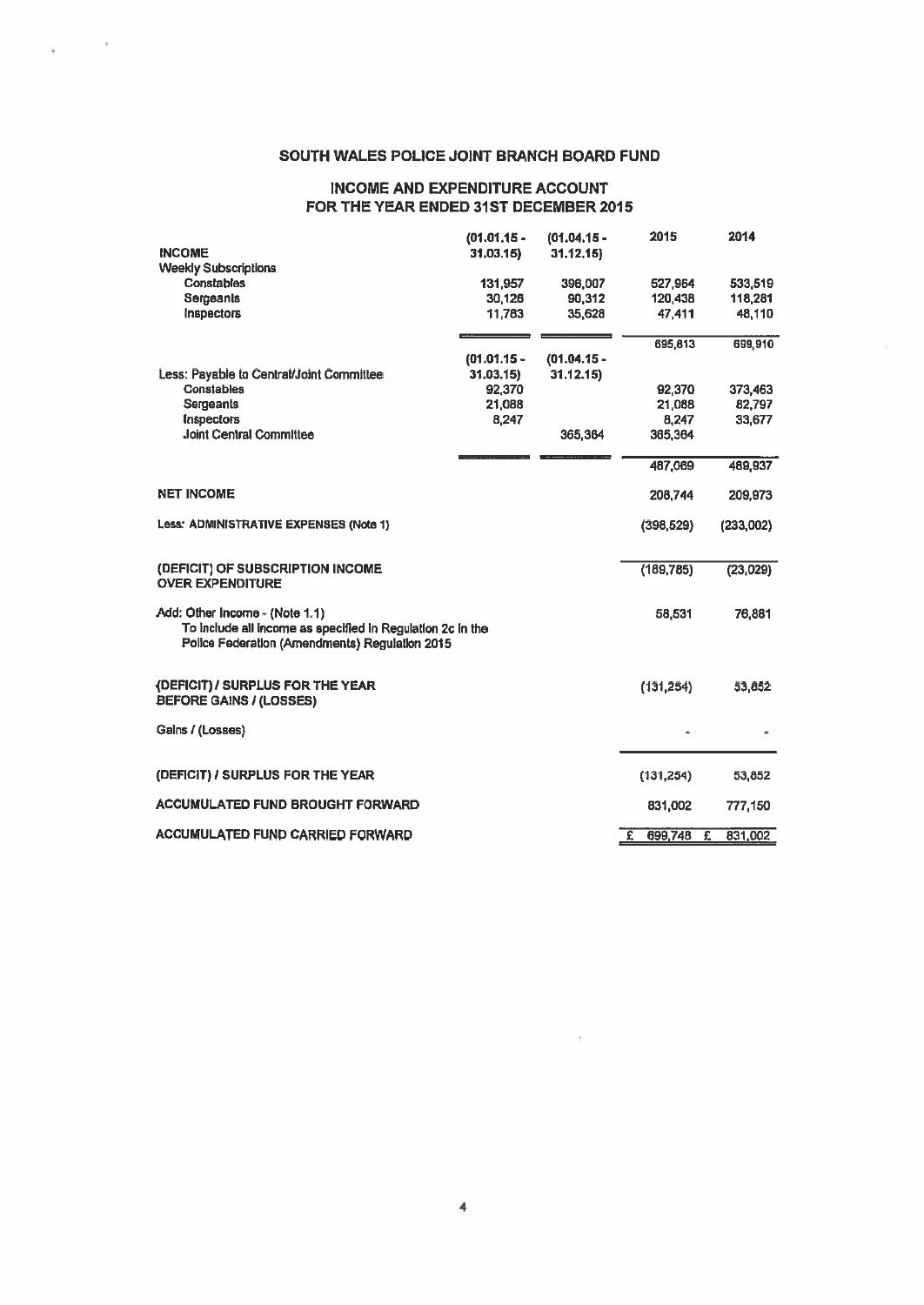# SOUTH WALES POLICE JOINT BRANCH BOARD FUND

# BALANCE SHEET AS AT 31ST DECEMBER 2016

|                                                       |         | Accumulated | 2015                          | 2014      |
|-------------------------------------------------------|---------|-------------|-------------------------------|-----------|
|                                                       | Cost    | Impairment  | Depreciation/ FNet Book Value |           |
| <b>FIXED ASSETS</b>                                   |         |             |                               |           |
| <b>Fumilure and Fittings</b>                          | 63,229  | 57,818      | 5,411                         | 6,788     |
| <b>Computer Equipment</b>                             | 51,667  | 49,154      | 2,513                         | 4,465     |
| Mechanical & Electronic Equipment                     | 18,972  | 18,884      | 88                            | 118       |
| <b>Leasehold Properties</b>                           | 166,937 | 23,472      | 143,465                       | 146,073   |
| <b>Freehold Property</b>                              |         |             |                               | 221,052   |
|                                                       | 522,279 | 143,783     | 151.477                       | 378,496   |
|                                                       |         |             |                               |           |
| <b>CURRENT ASSETS</b>                                 |         |             |                               |           |
| <b>Subscriptions Due</b>                              |         | 57,993      |                               | 57,924    |
| Cash at Bank and in Hand                              |         | 504,204     |                               | 302,008   |
| <b>Debtors</b>                                        |         | 10,342      |                               | 31,582    |
| <b>Stock</b>                                          |         | 325         |                               | 400       |
|                                                       |         | 572,864     |                               | 391,912   |
| <b>CURRENT LIABILITIES</b>                            |         |             |                               |           |
| Contributions due to Joint/Central Committee (Note 4) |         | (20, 732)   |                               | (97, 365) |
| <b>Corporation Tax</b>                                |         | 24,802      |                               | 4.313     |
| <b>Sundry Accrued Expenses</b>                        |         | 13,573      |                               | 32,458    |
| Other creditor-death benefit                          |         | 6,950       |                               |           |
|                                                       |         |             |                               |           |
|                                                       |         | 24,593      |                               | (60, 594) |
|                                                       |         |             |                               |           |
| <b>NET CURRENT ASSETS/(LIABILITIES)</b>               |         |             | 548,271                       | 452,506   |
| TOTAL ASSETS LESS CURRENT LIABILITIES                 |         |             | 699,748                       | 831,002   |
|                                                       |         |             |                               |           |
|                                                       |         |             |                               |           |
| <b>NET ASSETS</b>                                     |         |             | 699,748                       | 831,002   |
|                                                       |         |             |                               |           |
| <b>REPRESENTED BY</b>                                 |         |             |                               |           |
| <b>Accumulated Fund</b>                               |         |             | 1,530,750                     | 831,002   |
| Other Reserves - (Specify)                            |         |             |                               |           |
|                                                       |         |             | 1,530,750                     | 831,002   |
|                                                       |         |             |                               |           |

We certify (hat we have fully complied with (he Regulation <sup>2</sup> Police Federation (Amendment) Regulations <sup>2015</sup> and disclosed In the F45 all funds of which we are <sup>a</sup> beneficiary. We understand that failure to comply with this Regulation could be deemed <sup>a</sup> criminal and/or Police Disciplinary matter.

| $\sim$ $\sim$<br>Signed<br><b>CHAIRMAN</b> |
|--------------------------------------------|
| signed C1 Bioldlecoule<br><b>SECRETARY</b> |
|                                            |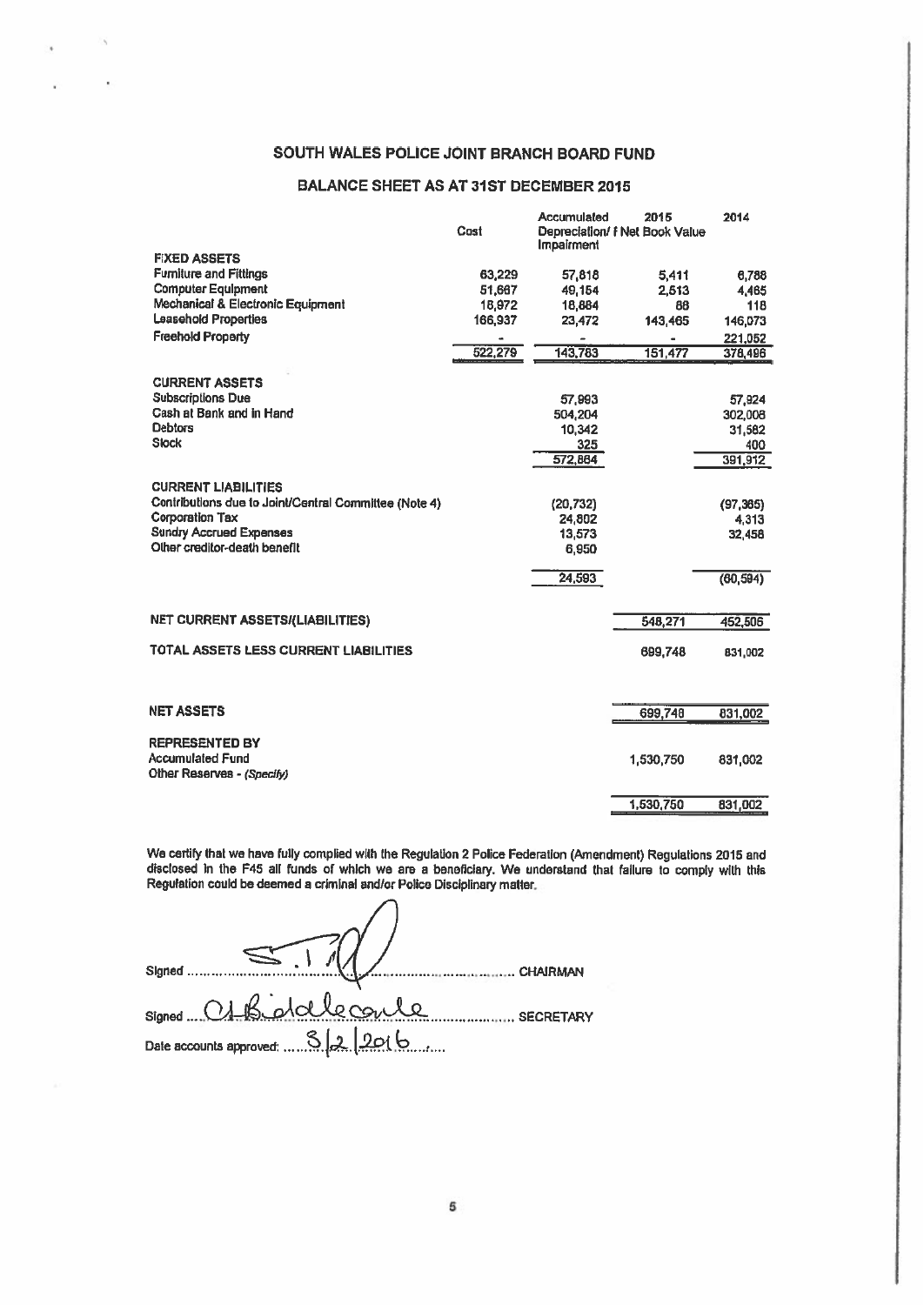# SOUTH WALES POLICE JOINT BRANCH BOARD FUND NOTES TO ThE FINANCIAL STATEMENTS FOR THE YEAR ENDED 31ST DECEMBER 2015

 $\mathcal{A}_1$ 

湓

| 1. | <b>ADMINISTRATIVE EXPENSES</b>                          | 2015            |     | 2014           |
|----|---------------------------------------------------------|-----------------|-----|----------------|
|    | <b>Annual Conference</b>                                | 628             |     |                |
|    | <b>Audit and Accountancy Charges</b>                    | 8,362           |     | 2,053<br>8,265 |
|    | <b>Bank Charges</b>                                     | 249             |     | 194            |
|    | <b>Clerical Assistance and Social Security Costs</b>    | 56,362          |     | 52,663         |
|    | <b>Computer Consumables</b>                             | 11,812          |     | 10,418         |
|    | <b>Corporation Tax</b>                                  | 1,945           |     | 2,987          |
|    | Depreciation                                            | 5,545           |     | 7,008          |
|    | Donations:                                              |                 |     |                |
|    | National Police Memorial Day                            | 250             |     |                |
|    | <b>UK COPS</b>                                          | 500             |     | ۰              |
|    | <b>Stephen Thomas</b>                                   | 500             |     |                |
|    | <b>Action Duchenne</b>                                  | 500             |     |                |
|    | Royal British Legion                                    | $\blacksquare$  |     | 20             |
|    | 100 Miles for Dyland                                    |                 |     | 500            |
|    | <b>PC Gareth Stephenson</b>                             |                 |     | 500            |
|    |                                                         |                 |     |                |
|    | Honoraria                                               | 35,793          |     | 34,674         |
|    | Insurance                                               | 5,640           |     | 2,327          |
|    | <b>Meeting Expenses</b>                                 | 1,137           |     | 3,972          |
|    | <b>Official Publications</b>                            |                 |     |                |
|    | <b>Out-of-Pocket Expenses</b>                           | 472             |     | 455            |
|    | Postage, Printing and Stationery                        | 1,023           |     | 6,567          |
|    | Repairs and Maintenance                                 | 5.095           |     | 3,934          |
|    | <b>Sundry Expenses</b>                                  | 1,566           |     | 1,574          |
|    | <b>Telephone Charges</b>                                | 5,340           |     | 5,093          |
|    | <b>Travelling and Subsistence</b>                       | 31,478          |     | 40,256         |
|    | Other Expenses:                                         |                 |     |                |
|    | Chalet property expenses                                | 9,136           |     | 11,057         |
|    | Official publications                                   | 13,569          |     | 13,174         |
|    | <b>Hospitality</b>                                      | 829             |     | 2,311          |
|    | Legal and professional                                  | 6,008           |     | 7,402          |
|    | <b>NARPO</b> subscriptions                              |                 |     | 567            |
|    | Office rates and utility costs                          | 1.131           |     | 1,689          |
|    | Payroll service                                         | 1,153           |     | 1,595          |
|    | Presentations and gifts                                 | 4,923           |     | 5,555          |
|    | Training and seminars                                   | 3,844           |     | 6,192          |
|    | Media and exhibitions                                   | 18,305          |     |                |
|    | Property disposal loss                                  | 165,234         |     | a.             |
|    | TOTAL AS PER INCOME AND EXPENDITURE ACCOUNT             | 398,529<br>£    | - £ | 233,002        |
|    |                                                         | 2015            |     | 2014           |
|    | <b>1.1 OTHER INCOME</b>                                 |                 |     |                |
|    | Bank Interest (gross)                                   | 1,045           |     | 743            |
|    | Reimbursement of administration expenses                | 38,665          |     | 35,926         |
|    | Reimbursement of administration expenses - profit share | 3,549           |     | 21,972         |
|    | Advertising income                                      | 7,050           |     | 6,050          |
|    | Miscellaneous income                                    |                 |     | 4,948          |
|    | Loan/Insurance commission                               | 3,397           |     | 1,857          |
|    | Chalet properties rental income                         | 4,825           |     | 5,385          |
|    | TOTAL AS PER INCOME AND EXPENDITURE ACCOUNT             | £<br>$58,531$ £ |     | 76,881         |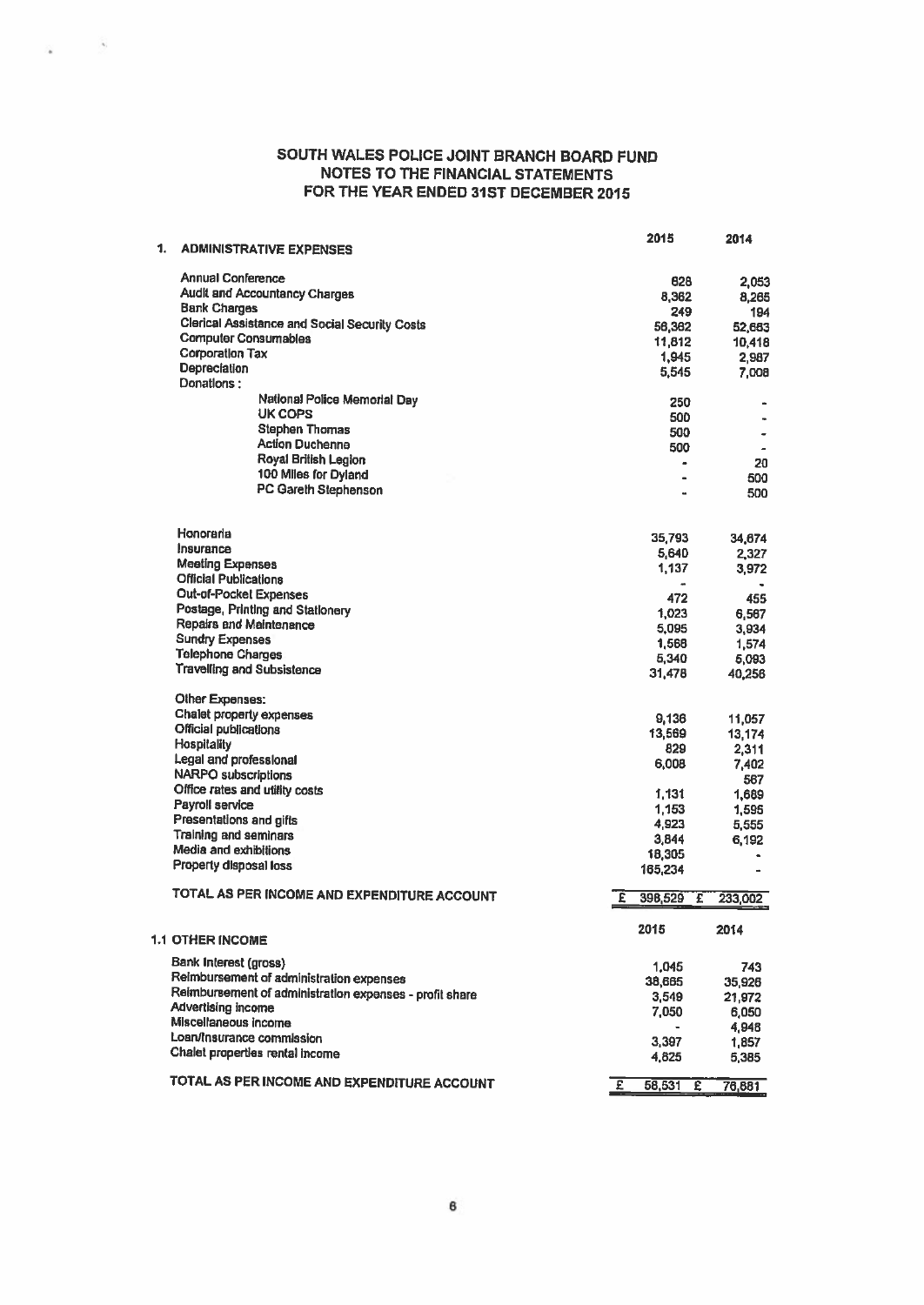# SOUTH WALES POLICE JOINT BRANCH BOARD FUND NOTES TO THE FINANCIAL STATEMENTS FOR THE YEAR ENDED 31ST DECEMBER 2015

### 2. ACCOUNTING POLICIES

# A. Accounting Convention

The financial statements have been prepared under the historic cost convention.

#### B. Income

Income is primarily derived from subscriptions collected from the Funds members. Other Income sources may include rental/investment income and income generated from providing<br>member services.

C. Expenditure Expenditure is shown inclusive of Value Added Tax.

#### 0. Depreciation

Depreciation has been calculated at rates required to write off the relevant assets over their anticipated lives.

The applicable annual rates are:<br>Furniture and Fittings Furniture and Fittings<br>
Computer Equipment<br>
Other Assets<br>
Other Assets<br>  $\begin{array}{r} -25\% \text{ straight line basis} \\ -25\% \text{ radius plane basis} \\ -25\% \text{ radius plane basis} \end{array}$ Other Assets<br>
Property - (Specify)<br>
Leasehold Properties<br>
Leasehold Properties<br>  $\longrightarrow$  Over the term of the lease Leasehold Properties — Cover the term of the lease<br>
Freehold Propertiv

- Not depreciated

## E. Taxation

Provision is made for Corporation Tax in respect of the Fund's ilability to taxation on Investment income, capital gains and income derived from third party transactions.

# F. Investments (If applicable)

investments are shown in the financial statements at cost less prevision for impairment in vaiue.

## **G. Other Policies**

#### Pensions

Pension contributions are charged to the income and expenditure account as incurred. These contributions are paid into the private money purchase schemes.

## Freehold Property

No depreciation is provided on freehold properties. it is the fund's practice to maintain these assets in <sup>a</sup> continual state of sound repair and to extend and make Improvements thereto from time to time, Accordingly the committee members consider that the lives of these assets are so long and residual value so high that the depreciation is insignificant.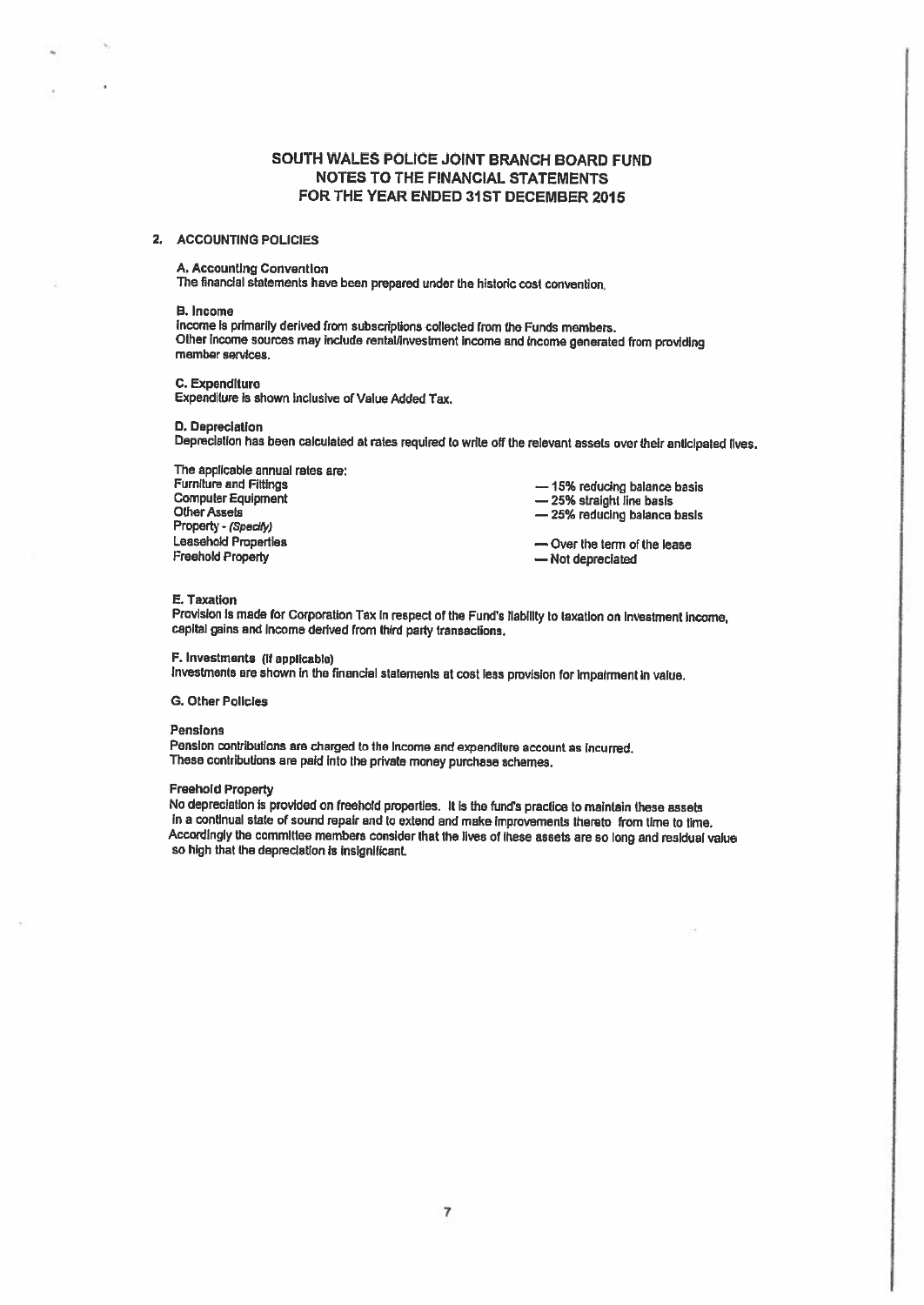# SOUTH WALES POLICE JOINT BRANCH BOARD FUND NOTES TO THE FINANCIAL STATEMENTS FOR THE YEAR ENDED 31ST DECEMBER 2015

## 3. STATEMENT OF MANAGEMENT COMMITTEE'S RESPONSIBILITIES

Regulation 18(2) of The Police Federation Regulations (as amended) requires the Committee, in relation to Federallon funds held by It, to keep accounts showing all monies received or paid out and to cause the financial statements for each year to be audited by an independent auditor. In causing the financial statements

 $\cdot$  Select suitable accounting policies and apply them consistently.

• Make judgements and estimates that are reasonable and prudent.

Ensure that the financial statements are prepared on the going concern basis unless it is appropriate to presume otherwise.

The Committee is responsible for keeping adequate accounting records and also is responsible for safeguarding the assets of the Fund and hence for taking reasonable steps for the preventIon and detection of fraud and other irregularities.

## 4a. CONTRIBUTIONS DUE TO/(FROM) CENTRAL COMMITTEES (To 31ST MARCH 2015)

| 2015      | 2014                             |
|-----------|----------------------------------|
|           | (13, 718)                        |
| (10, 912) | (13, 203)                        |
| (12,753)  | (70, 444)                        |
|           | (97, 365)                        |
|           | (37, 630)<br>£<br>(61, 295)<br>£ |

## 4b. CONTRIBUTIONS DUE TO/(FROM) JOINT CENTRAL COMMITTEE (FROM 1ST APRIL 2015)

|                          | 2015   | 2014                    |
|--------------------------|--------|-------------------------|
| Constables               | 30,775 | ٠                       |
| Sergeants                | 7.019  | ۰                       |
| Inspectors               | 2,769  | $\qquad \qquad \bullet$ |
| <b>CONTRIBUTIONS DUE</b> | 40,563 | £<br>$\bullet$          |

## 5. CONTRIBUTING AND NON CONTRIBUTING MEMBERS AT 31ST DECEMBER 2015

|                               | No. of Contributing<br><b>Members</b> |       | No. of Non Contributing<br><b>Members</b> |                      | Others*                  |      |
|-------------------------------|---------------------------------------|-------|-------------------------------------------|----------------------|--------------------------|------|
|                               | 2015                                  | 2014  | 2015                                      | 2014                 | 2015                     | 2014 |
| Cadets                        |                                       |       |                                           |                      |                          |      |
| Constables                    | 2.227                                 | 2.159 |                                           | $\ddot{\phantom{1}}$ |                          |      |
| Sergeants<br>Inspectors/Chief | 465                                   | 467   |                                           | ×                    | $\overline{\phantom{a}}$ |      |
| Inspectors                    | 185                                   | 182   | ۰                                         | ٠                    | a.                       |      |
|                               | 2,877                                 | 2,808 |                                           |                      | $\bullet\bullet$         |      |

'This column refers to those members who era non contributors by virtue of receiving no pay, being on unpaid maternity leave or serving officers on career breaks, (JBB Circular 53/96 refers)

#### 6 PROPERTY DISPOSAL

4c.

- 5

A freehold property at 155 Neath Road, Britton Ferry, Neath was purchased during 2012 for use as the Joint Branch Board's office. During the current year, the property was sold at £92,000, deducted inspection costs and other fees, made <sup>a</sup> loss of 165,234.